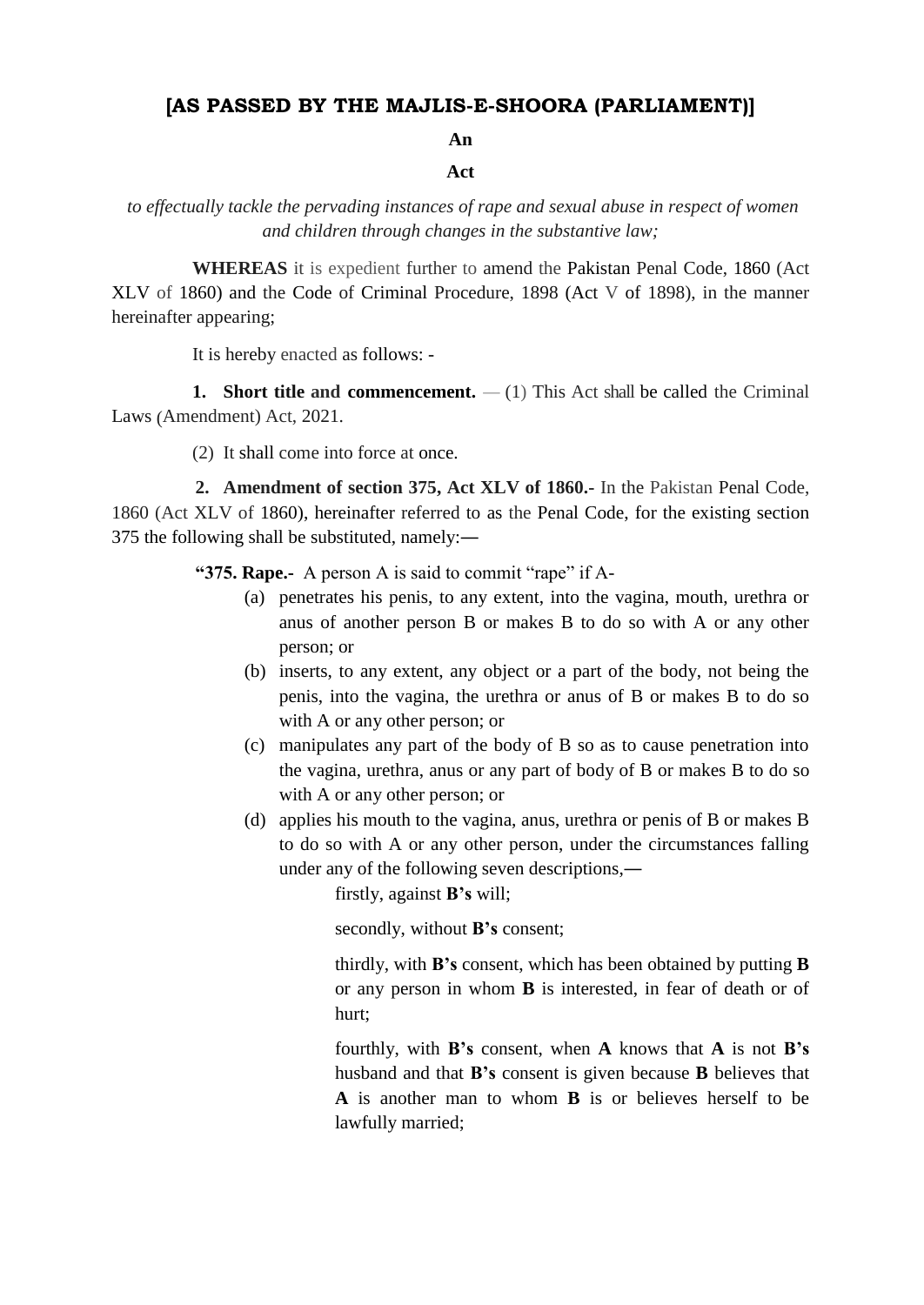fifthly, with **B's** consent when, at the time of giving such consent, by reason of unsoundness of mind or intoxication or the administration by **A** personally or through another of any stupefying or unwholesome substance, **B** is unable to understand the nature and consequences of that to which **B** gives consent;

sixthly, with or without **B's** consent, when **B** is under sixteen years of age; or

seventhly, when **B** is unable to communicate consent.

**Explanation 1.-** For the purposes of this section, "vagina" shall also include labia majora.

**Explanation 2.-** Consent means an unequivocal voluntary agreement when B by words, gestures or any form of verbal or non-verbal communication, communicates willingness to participate in the specific sexual act:

Provided that if **B** who does not physically resists to the act of penetration, it shall not by the reason only of that fact, be regarded as consenting to the sexual activity.

**Explanation 3.-** In this Chapter,-

"person" means male, female or transgender; and "rape" includes "gang rape".

**Explanation 4.-** A bonafide medical procedure or intervention shall not constitute rape.

**3. Insertion of new section 375A, Act XLV of 1860**.- In the Penal Code, after section 375, the following new section shall be inserted, namely: -

**"375A. Gang rape.**- Where a person is raped by one or more persons constituting a group or acting in furtherance of a common intention, each of those persons shall be guilty of the offence of gang rape and shall be punished with death or for imprisonment for the remainder period of natural life or imprisonment for life and fine.".

**4. Amendment of section 376, Act XLV of 1860.-** In the Penal Code, in the existing section 376,―

- (a) in sub-section (1), after the words "twenty-five years" the words "or for imprisonment for the remainder period of his natural life" shall be inserted; and
- (b) sub-section (2) shall be omitted.

**5. Amendment of Schedule II, Act V of 1898.-** In the Code of Criminal Procedure, 1898 (Act V of 1898), in Schedule II,-

(i) after sub-heading "of rape" the following shall be inserted, namely:-